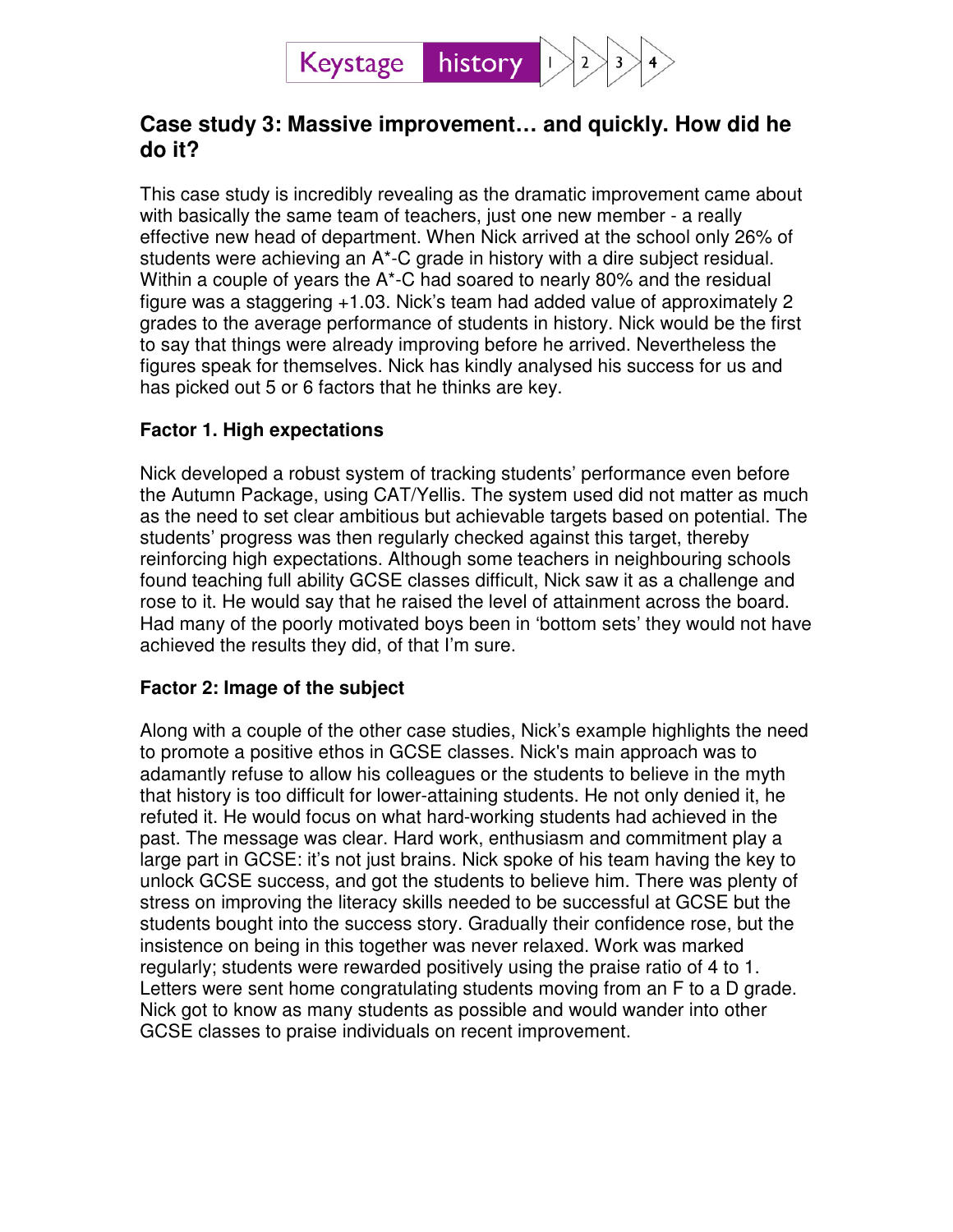

#### **Factor 3: Teaching that makes students want to come to the lessons**

No magic bullets here, just plain common sense. Teachers tried harder than usual to be enthusiastic, to make lessons fun and varied. Nick knew that he had to answer students' question "What's in it for me?" So lessons moved from being ones of note making and listening passively to being varied and thought provoking. Lessons started on time with an absorbing starter engaging the students immediately. The department's style had not been like this before, but they were well-supported and were won over. Soon they were recognising students' different preferred learning style. They saw themselves as better teachers too. Simple things were made to matter such as: presenting work well; insistence on correct books being brought to lessons; making sure missed work was copied up; making sure students felt they were there to learn and any misbehaviour was damaging others' life chances. Staff worked hard to convince all students that their progress and achievement was the department's number one priority.

### **Factor 4: Course planning**

The department made a big deal of coursework and results shot up. It was carefully structured to allow access to all students. Lots of mini-deadlines were set with students and always enforced. Coursework-based lessons always had short regular inputs from the teachers throughout the completion period. Very soon the team had generated a very positive working atmosphere in lessons where very little time was wasted and the sense of drift had vanished.

It goes without saying that the course was well structured with tight timings, but Nick very early on grasped that schools tend to teach for as long as it takes rather than ensuring that there is no over-run.

Nick believed in regular testing at all stages, even on the non-examined parts, not least to show students that the gaining and retention of factual knowledge is vital to GCSE success.

#### **Factor 5: Resourcing well**

Students were always given high quality resources, and the department set a high standard in the material they produced, which 'rubbed off' on the students. All students had a textbook for each topic which was heavily used for homework but also had to be brought to lessons.

#### **Factor 6: High quality revision throughout the course**

Revision was considered to be really important as students at the school tended not to work hard on revision in any subject. Rather than revising once in a big block from April onwards, Nick built revision into every stage of the course so that